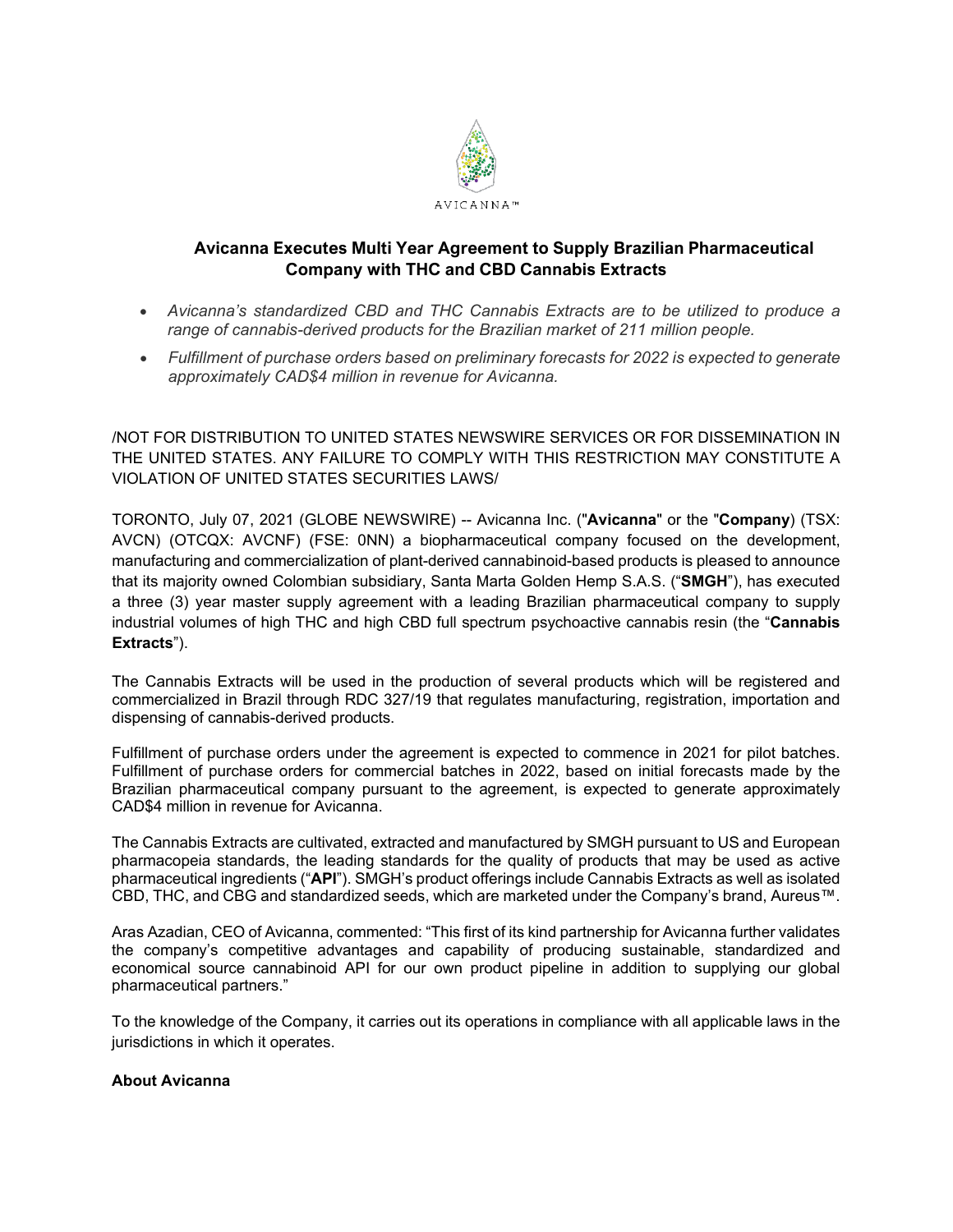Avicanna is a diversified and vertically integrated Canadian biopharmaceutical company focused on the research, development and commercialization of plant-derived cannabinoid-based products for the global consumer, medical, and pharmaceutical market segments.

Avicanna is an established leader in cannabinoid research and development, which it primarily conducts at its R&D headquarters in the Johnson & Johnson Innovation Centre, JLABS @ Toronto, Canada and in collaboration with leading Canadian academic and medical institutions. In addition to its developing pharmaceutical pipeline, Avicanna's team of experts have developed and commercialized several industry leading product lines, including:

- Pura H&W™: an advanced and clinically tested line of CBD consumer derma-cosmetic products; and,
- RHO Phyto™: an advanced line of medical cannabis products containing varying ratios of CBD and THC currently available nation-wide across Canada in partnership with Medical Cannabis by Shoppers™, a subsidiary of Shoppers Drug Mart. RHO Phyto is the first strictly medical formulary of advanced "Cannabis 2.0" products, containing oils, sprays, capsules, creams, and gels, all developed with scientific rigour, manufactured under GMP standards and supported by pre-clinical data.

With ongoing clinical trials on its derma-cosmetic (Pura H&W), medical cannabis (RHO Phyto) and a pipeline of pharmaceutical products, Avicanna's dedication to researching the important role that cannabinoids play in an increasingly wider scope of products has been at the core of the Company's vision since its inception. Furthermore, Avicanna's commitment to education is demonstrated through its annual medical symposium, the Avicanna Academy educational platform, and the My Cannabis Clinic patient program through its subsidiary company.

Avicanna manages its own supply chain including cultivation and extraction through its two majority-owned subsidiaries, Sativa Nativa S.A.S. and Santa Marta Golden Hemp S.A.S., both located in Santa Marta, Colombia. Through these sustainable, economical, and industrial scale subsidiaries, Avicanna cultivates, processes, and commercializes a range of cannabis and hemp cultivars dominant in CBD, CBG, THC, and other cannabinoids for use as active pharmaceutical ingredients. Avicanna's Avesta Genetica program specializes in the development and optimization of rare cultivars for commercial production along with feminized seeds for global export. In June 2020, Avicanna made history with a shipment of hemp seeds to the United States of America by completing the first ever export of hemp seeds from Colombia.

SOURCE Avicanna Inc.

## **Stay Connected**

For more information about Avicanna, visit www.avicanna.com, call 1-647-243-5283, or contact Setu Purohit, President by email at info@avicanna.com.

The company posts updates through videos from the official company YouTube channel **[https://www.youtube.com/channel/UC5yBclNIsNf7VrE34iwt8OA](https://www.globenewswire.com/Tracker?data=Yc3ZROMyC7QpAY2_KXLCl2Rec6EZZXWfb9_EvDgjLIDN27Jkx10sicNV_dugNWMgLftrCb6wrsgWkK8OAEgXNuX_zhu4duEMDe7bw02Cu7iZOHH5e3oXvisxdofSRHuGYFLhQGT3CfOQLB4QDagBho3ogO-xLj2R6sDuxHTpBXYRSGJhYv7z8EeHge_VzRGw)**.

Please join the conversation on our Avicanna supporter's telegram group at **[https://t.me/Avicannainc](https://www.globenewswire.com/Tracker?data=Yc3ZROMyC7QpAY2_KXLClwZ-9P9ZklUgbhQGXzRApkSAE_FZjKINKG7butehjJU8SXRJn8BFwGBjsymUSubppdWw8SgOGqBabvJSPvSoizQ=)**.

## *Cautionary Note Regarding Forward-Looking Information and Statements*

*This news release contains "forward-looking information" within the meaning of applicable securities laws. Forward-looking information contained in this press release may be identified by the use of words such as, "may", "would", "could", "will", "likely", "expect", "anticipate", "believe, "intend", "plan", "forecast", "project", "estimate", "outlook" and other similar expressions, and includes statements with respect to the ability of SMGH to complete additional exports of Cannabis Extracts to Brazil, the Brazilian pharmaceutical company*